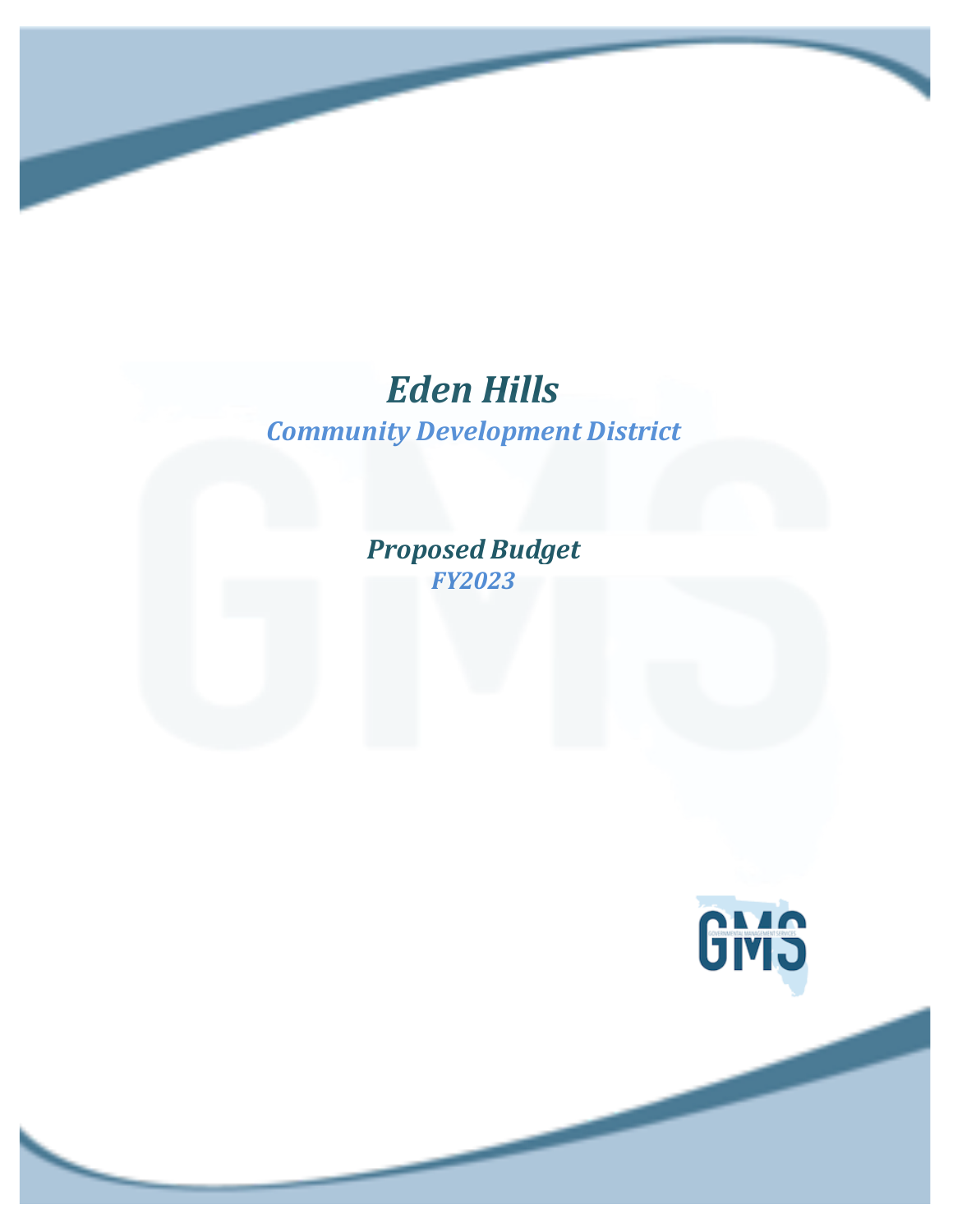# **Table of Contents**

| $1 - 2$   | <b>General Fund</b>               |
|-----------|-----------------------------------|
|           |                                   |
| $3 - 7$   | <b>General Fund Narrative</b>     |
|           |                                   |
| 8         | Series 2020 Debt Service Fund     |
|           |                                   |
| $9 - 10$  | Series 2020 Amortization Schedule |
|           |                                   |
| 11        | Series 2022 Debt Service Fund     |
|           |                                   |
| $12 - 13$ | Series 2022 Amortization Schedule |
|           |                                   |
| 14        | Capital Reserve Fund              |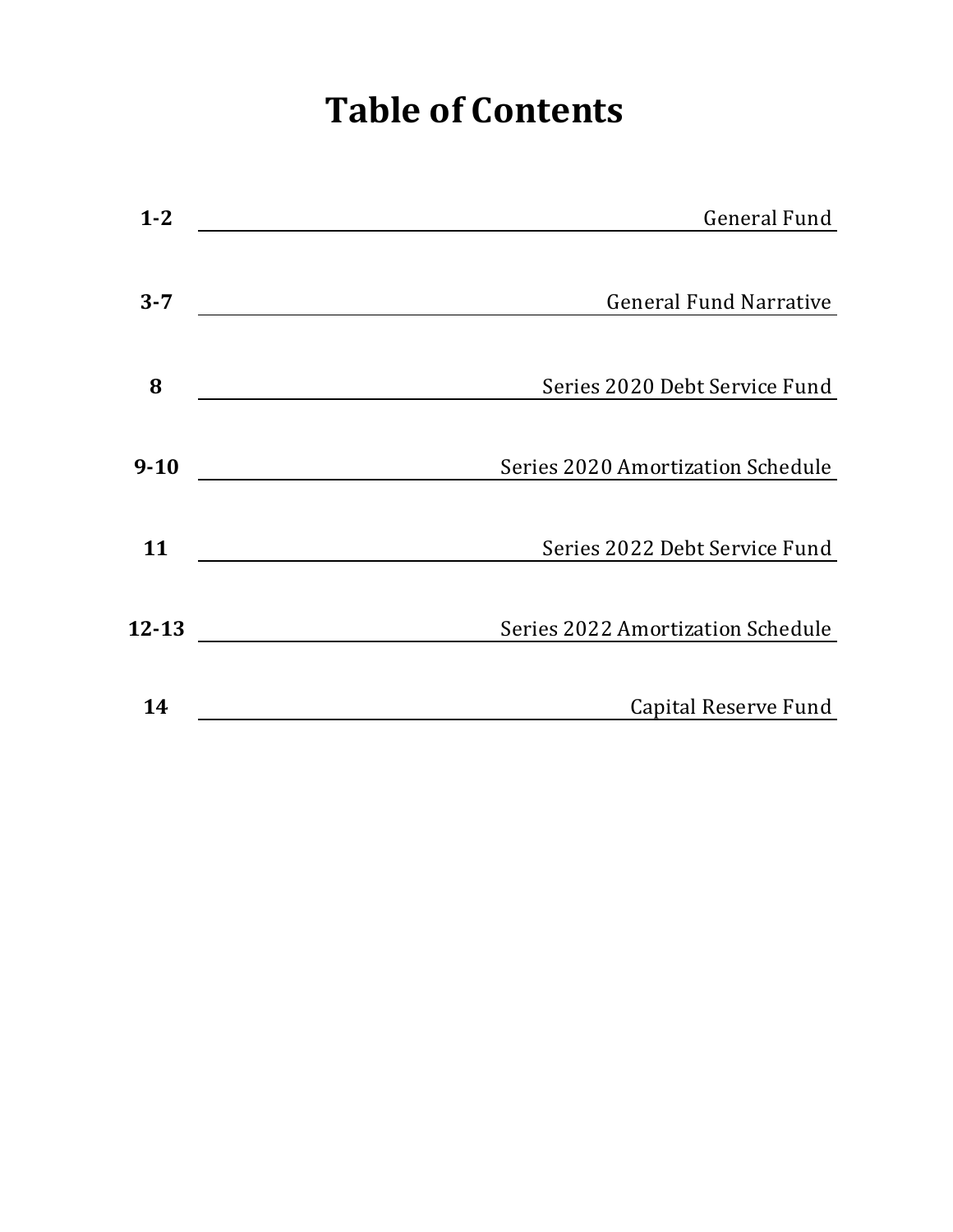### **Eden Hills Community Development District**

### **Proposed Budget General Fund**

|                                         | Adopted       | Actuals                        | Projected            | Projected            | Proposed      |
|-----------------------------------------|---------------|--------------------------------|----------------------|----------------------|---------------|
|                                         | <b>Budget</b> | Thru                           | Next                 | Thru                 | <b>Budget</b> |
| Description                             | FY2022        | 2/28/22                        | 7 Months             | 9/30/22              | FY2023        |
|                                         |               |                                |                      |                      |               |
| <b>Revenues</b>                         |               |                                |                      |                      |               |
| Assessments - Tax Roll                  | \$<br>106,500 | \$<br>83,847                   | \$<br>22,653         | \$<br>106,500        | \$<br>159,000 |
| Assessments - Direct Bill               | \$            | \$                             | \$                   | \$<br>$\blacksquare$ | \$<br>299,999 |
| Developer Contributions                 | \$<br>217,767 | \$                             | \$<br>68,603         | \$<br>68,603         | \$<br>101,693 |
| <b>Boundary Amendment Contributions</b> | \$            | \$<br>1,108                    | \$<br>$\overline{a}$ | \$<br>1,108          | \$            |
|                                         |               |                                |                      |                      |               |
| <b>Total Revenues</b>                   | \$<br>324,267 | \$<br>84,955                   | \$<br>91,256         | \$<br>176,211        | \$<br>560,693 |
|                                         |               |                                |                      |                      |               |
| <b>Expenditures</b>                     |               |                                |                      |                      |               |
| Administrative                          |               |                                |                      |                      |               |
| <b>Supervisor Fees</b>                  | \$<br>12,000  | \$<br>600                      | \$<br>7.000          | \$<br>7.600          | \$<br>12.000  |
| Engineering                             | \$<br>20,000  | \$<br>765                      | \$<br>11,667         | \$<br>12,432         | \$<br>20,000  |
| Attorney                                | \$<br>30,000  | \$<br>4,804                    | \$<br>25,196         | \$<br>30,000         | \$<br>30,000  |
| Annual Audit                            | \$<br>7,250   | \$                             | \$<br>2,875          | \$<br>2,875          | \$<br>7,250   |
| Assessment Administration               | \$<br>5,000   | \$<br>5,000                    | \$                   | \$<br>5,000          | \$<br>5,000   |
| Arbitrage                               | \$<br>900     | \$                             | \$<br>450            | \$<br>450            | \$<br>1,350   |
| Dissemination                           | \$<br>6,000   | \$<br>2,083                    | \$<br>3,500          | \$<br>5,583          | \$<br>7,000   |
| <b>Trustee Fees</b>                     | \$<br>7,100   | \$<br>3,367                    | \$<br>3,733          | \$<br>7,100          | \$<br>10,650  |
| Management Fees                         | \$<br>36,050  | \$<br>15,021                   | \$<br>21,029         | \$<br>36,050         | \$<br>37,853  |
| <b>Information Technology</b>           | \$<br>1,800   | \$<br>750                      | \$<br>1,050          | \$<br>1,800          | \$<br>1,800   |
| Website Technology                      | \$<br>1,200   | \$<br>500                      | \$<br>700            | \$<br>1,200          | \$<br>1,200   |
| Telephone                               | \$<br>250     | \$<br>$\blacksquare$           | \$<br>146            | \$<br>146            | \$<br>250     |
| Postage & Delivery                      | \$<br>850     | \$<br>101                      | \$<br>496            | \$<br>597            | \$<br>850     |
| Insurance                               | \$<br>5,500   | \$<br>5,175                    | \$<br>$\overline{a}$ | \$<br>5,175          | \$<br>6,250   |
| Printing & Binding                      | \$<br>1,000   | \$<br>11                       | \$<br>583            | \$<br>594            | \$<br>1,000   |
| Legal Advertising                       | \$<br>10,000  | \$<br>2,988                    | \$<br>7,012          | \$<br>10,000         | \$<br>10,000  |
| <b>Other Current Charges</b>            | \$<br>2,800   | \$<br>191                      | \$<br>1,633          | \$<br>1,824          | \$<br>2,800   |
| <b>Boundary Amendment Expenses</b>      | \$            | \$<br>1,108                    | \$<br>$\overline{a}$ | \$<br>1,108          | \$            |
| Office Supplies                         | \$<br>500     | \$<br>6                        | \$<br>292            | \$<br>298            | \$<br>500     |
| <b>Travel Per Diem</b>                  | \$<br>550     | \$<br>$\overline{\phantom{a}}$ | \$<br>321            | \$<br>321            | \$<br>550     |
| Dues, Licenses & Subscriptions          | \$<br>175     | \$<br>175                      | \$<br>$\overline{a}$ | \$<br>175            | \$<br>175     |
| Total Administrative                    | \$<br>148,925 | \$<br>42,645                   | \$<br>87,683         | \$<br>130,328        | \$<br>156,478 |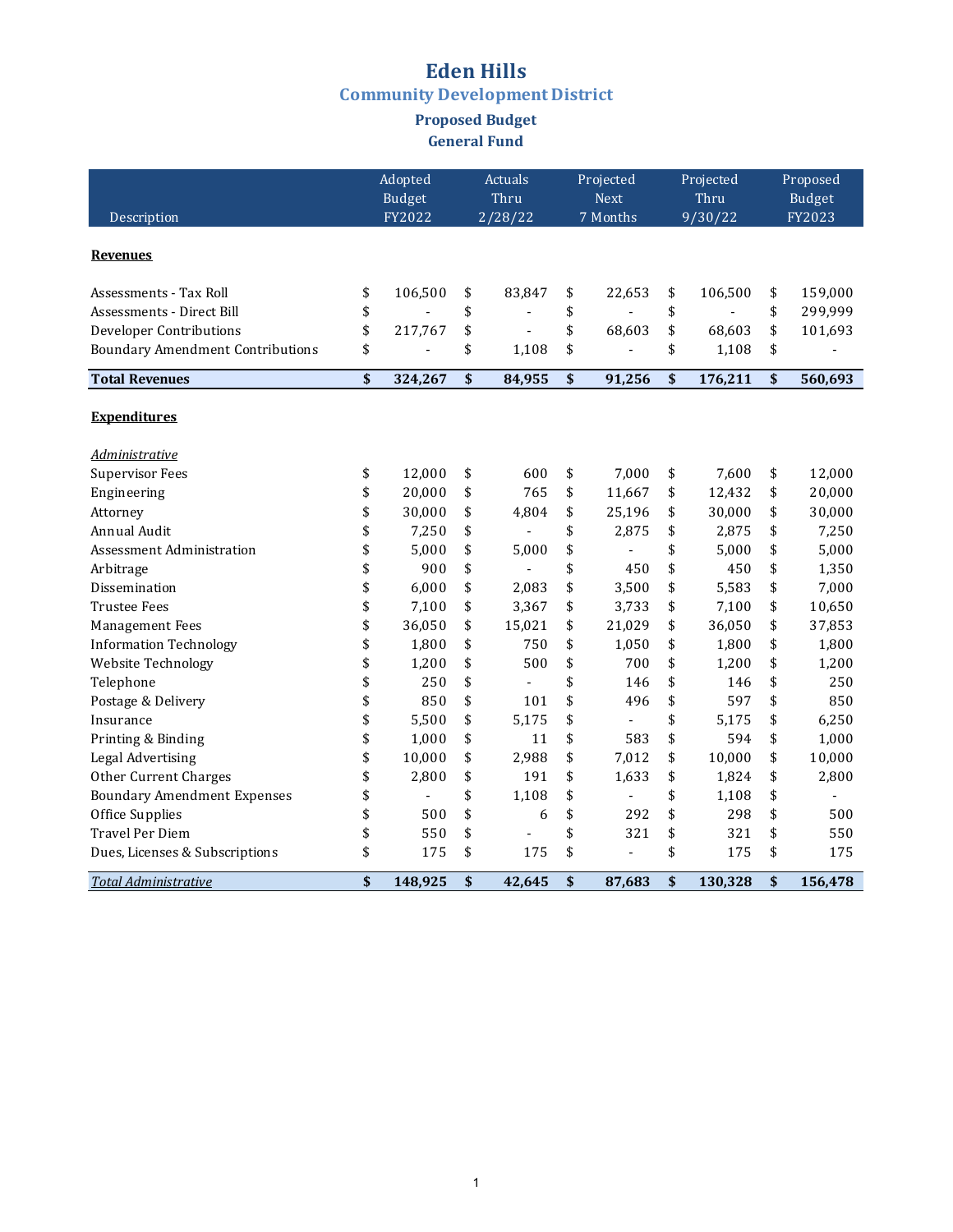### **Eden Hills Community Development District**

### **Proposed Budget General Fund**

|                                           | Adopted       |                           | Actuals                      |     | Projected      |     | Projected                |                   | Proposed      |
|-------------------------------------------|---------------|---------------------------|------------------------------|-----|----------------|-----|--------------------------|-------------------|---------------|
|                                           | <b>Budget</b> |                           | Thru                         |     | Next           |     | Thru                     |                   | <b>Budget</b> |
| Description                               | FY2022        |                           | 2/28/22                      |     | 7 Months       |     | 9/30/22                  |                   | FY2023        |
| Operations & Maintenance                  |               |                           |                              |     |                |     |                          |                   |               |
| <b>Field Expenditures</b>                 |               |                           |                              |     |                |     |                          |                   |               |
| Property Insurance                        | \$<br>12,000  | \$                        | 521                          | \$  |                | \$  | 521                      | \$                | 14,400        |
| Field Management                          | \$<br>15,000  | \$                        |                              | \$  | 4,375          | \$  | 4,375                    | \$                | 15,000        |
| Landscape Maintenance                     | \$<br>40,500  | \$                        | 3,400                        | \$  | 13,384         | \$  | 16,784                   | \$                | 70,000        |
| Landscape Replacement                     | \$<br>7,500   | \$                        |                              | \$  | 4,375          | \$  | 4,375                    | \$                | 7,500         |
| Streetlights                              | \$<br>8,000   | \$                        | 4,199                        | \$  | 8,750          | \$  | 12,949                   | \$                | 84,000        |
| Electric                                  | \$<br>20,000  | \$                        | 475                          | \$  | 280            | \$  | 755                      | \$                | 6,000         |
| Water & Sewer                             | \$<br>12,000  | \$                        |                              | \$  |                | \$  | $\overline{\phantom{a}}$ | \$                |               |
| Sidewalk & Asphalt Maintenance            | \$<br>500     | \$                        |                              | \$  | 292            | \$  | 292                      | \$                | 2,000         |
| <b>Irrigation Repairs</b>                 | \$<br>2,500   | \$                        | $\overline{\phantom{a}}$     | \$  | 1,458          | \$  | 1,458                    | \$                | 5,000         |
| General Repairs & Maintenance             | \$<br>5,000   | \$                        |                              | \$  | 2,917          | \$  | 2,917                    | \$                | 7,500         |
| Contingency                               | \$<br>2,500   | \$                        | $\overline{a}$               | \$  | 1,458          | \$  | 1,458                    | \$                | 7,500         |
| <b>Subtotal Field Expenditures</b>        | \$<br>125,500 | \$                        | 8,595                        | \$  | 37,289         | \$  | 45,884                   | \$                | 218,900       |
|                                           |               |                           |                              |     |                |     |                          |                   |               |
| <b>Amenity Expenditures</b>               |               |                           |                              |     |                |     |                          |                   |               |
| Amenity - Electric                        | \$<br>6,000   | \$                        |                              | \$  |                | \$  |                          | \$                | 9,600         |
| Amenity - Water                           | \$<br>1,458   | \$                        |                              | \$  |                | \$  |                          | \$                | 2,333         |
| Playground & Equipment Lease              | \$<br>16,750  | \$                        |                              | \$  |                | \$  |                          | \$                | 31,400        |
| Internet                                  | \$<br>1,250   | \$                        |                              | \$  |                | \$  |                          | \$                | 2,000         |
| Pest Control                              | \$<br>300     | \$                        |                              | \$  |                | \$  |                          | \$                | 480           |
| Janitorial Service                        | \$<br>2,000   | \$                        |                              | \$  |                | \$  |                          | \$                | 4,333         |
| <b>Security Services</b>                  | \$<br>3,125   | \$                        |                              | \$  |                | \$  |                          | \$                | 25,000        |
| <b>Amenity Access Management</b>          | \$            | \$                        |                              | \$  |                | \$  |                          | \$                | 3,333         |
| Pool Maintenance                          | \$<br>4,792   | \$                        |                              | \$  | ÷              | \$  |                          | \$                | 12,000        |
| Amenity Repairs & Maintenance             | \$<br>2,083   | \$                        |                              | \$  | $\overline{a}$ | \$  |                          | \$                | 5,000         |
| Contingency                               | \$<br>2,083   | \$                        | $\overline{a}$               | \$  | $\overline{a}$ | \$  | $\overline{a}$           | \$                | 10,000        |
| <b>Subtotal Amenity Expenditures</b>      | \$<br>39,842  | \$                        | $\qquad \qquad \blacksquare$ | \$  | ٠              | \$  | $\overline{\phantom{a}}$ | \$                | 105,480       |
| <b>Total Operations &amp; Maintenance</b> | \$<br>165,342 | \$                        | 8,595                        | \$  | 37,289         | \$  | 45,884                   | \$                | 324,380       |
|                                           |               |                           |                              |     |                |     |                          |                   |               |
| Other Expenditures                        |               |                           |                              |     |                |     |                          |                   |               |
| Capital Reserves - Transfer               | \$<br>10,000  | \$.                       |                              | \$. |                | \$. |                          | \$.               | 79,835        |
| <b>Total Other Expenditures</b>           | \$<br>10,000  | \$                        | ä,                           | \$  | $\mathbf{r}$   | \$  | L.                       | \$                | 79,835        |
| <b>Total Expenditures</b>                 | \$<br>324,267 | $\boldsymbol{\mathsf{s}}$ | 51,239                       | \$  | 124,972        | \$  | 176,211                  | $\boldsymbol{\$}$ | 560,693       |
|                                           |               |                           |                              |     |                |     |                          |                   |               |
| <b>Excess Revenues/(Expenditures)</b>     | \$            | \$                        | 33,716                       | \$  | (33, 716)      | \$  |                          | \$                |               |

#### Net Assessments \$560,693

Add: Discounts & Collections 7% 542,203<br>Gross Assessments

 $\ensuremath{\mathsf{Gross}}$  Assessments

| Product                | ERU's  | <b>Assessable Units</b> | ERU/Unit | <b>Net Assessment</b> | <b>Net Per Unit</b> | <b>Gross Per Unit</b> |
|------------------------|--------|-------------------------|----------|-----------------------|---------------------|-----------------------|
| Phase 1 - Tax Roll     | 142.00 | 142                     | 1.00     | \$106.499.81          | \$750.00            | \$806.45              |
| Phase 2A - Direct      | 400.00 | 400                     | 1.00     | \$299.999.46          | \$750.00            | \$806.45              |
| Phase 2B - Tax Roll    | 70.00  | 70                      | 1.00     | \$52.499.90           | \$750.00            | \$806.45              |
| Developer Contribution | 135.59 | 553                     | 0.25     | \$101.693.33          |                     |                       |
| <b>Total ERU's</b>     | 747.59 | 1165                    |          | \$560,692.50          |                     |                       |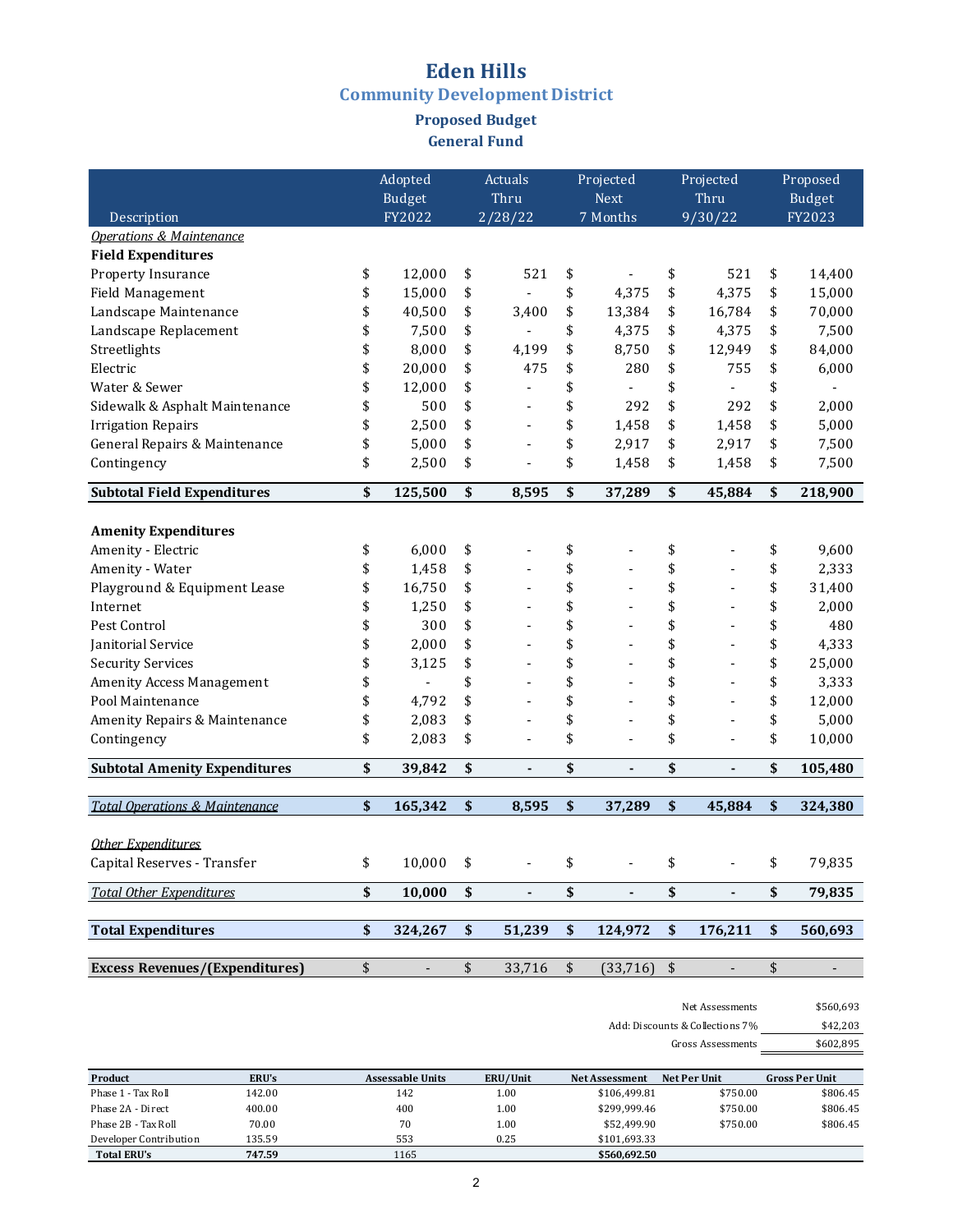#### **Revenues:**

#### *Assessments*

The District will levy a non-ad valorem assessment on all the assessable property within the District in order to pay for operating expenditures during the fiscal year.

#### *Developer Contributions*

The District will enter into a Funding Agreement with the Developer to fund General Fund expenditures not covered by Assessments during the fiscal year.

<u>*<u></u>*</u>

#### **Expenditures:**

#### **General & Administrative:**

#### *Supervisor Fees*

Chapter 190, Florida Statutes, allows for each Board member to receive \$200 per meeting, not to exceed \$4,800 per year paid to each Supervisor for the time devoted to District business and meetings.

#### *Engineering*

The District's engineer, Dewberry Engineer's Inc., provides general engineering services to the District, e.g. attendance and preparation for monthly board meetings, review invoices and various projects as directed by the Board of Supervisors and the District Manager.

#### *Attorney*

The District's legal counsel, KE Law Group, PLLC., provides general legal services to the District, e.g. attendance and preparation for meetings, preparation and review of agreements, resolutions, etc. as directed by the Board of Supervisors and the District Manager.

#### *Annual Audit*

The District is required by Florida Statutes to arrange for an independent audit of its financial records on an annual basis. The district is currently contracted with Berger, Toombs, Elam, Gaines & Frank for this service.

#### *Assessment Administration*

The District is contracted with Governmental Management Services - Central Florida, LLC to levy and administer the collection of non-ad valorem assessment on all assessable property within the District.

#### *Arbitrage*

The District will contract with an independent certified public accountant to annually calculate the District's Arbitrage Rebate Liability on its Series 2020 and 2022 bonds. This line item also includes costs for another anticipated bond series.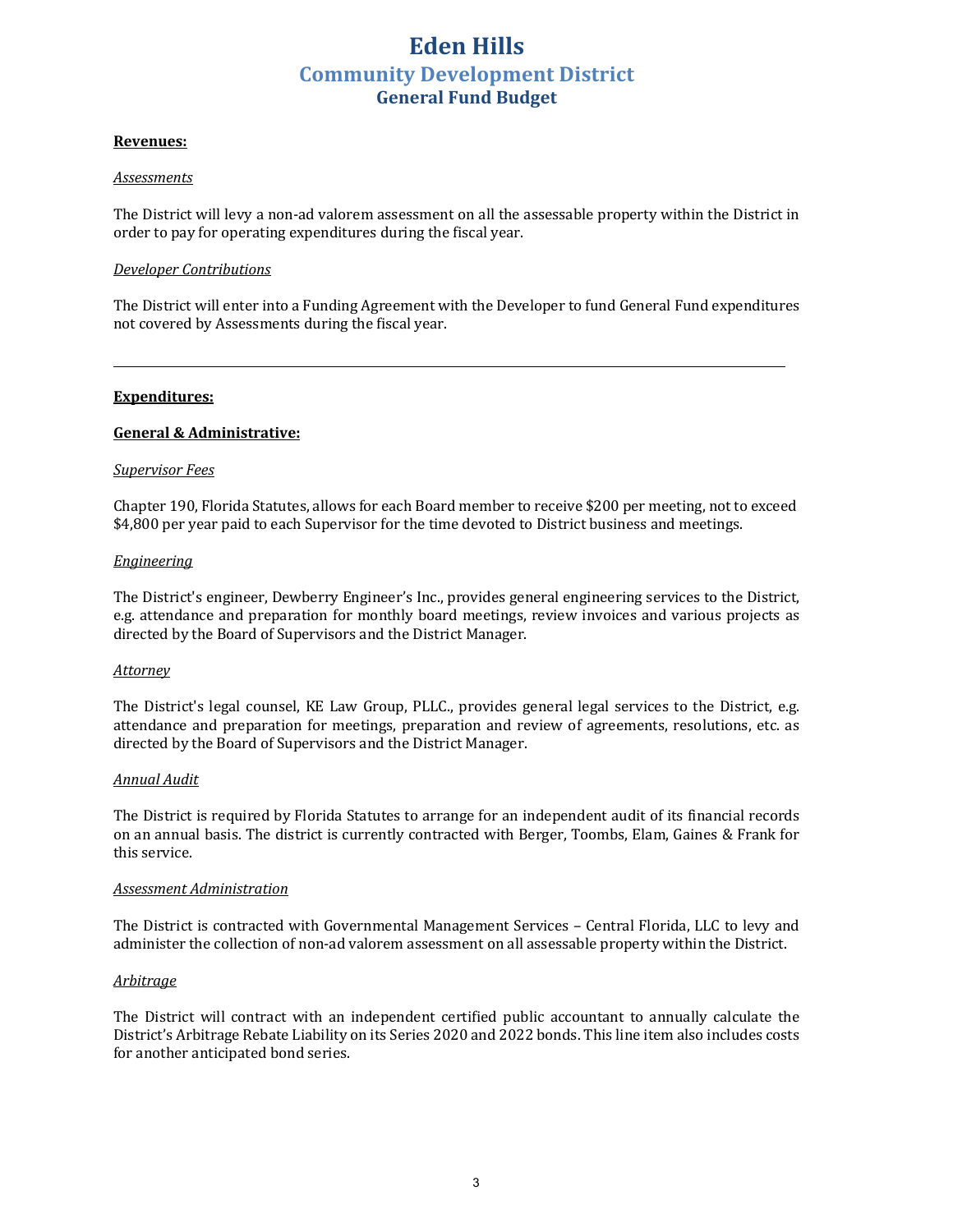#### *Dissemination*

The District is required by the Security and Exchange Commission to comply with Rule  $15c2-12(b)(5)$ which relates to additional reporting requirements for unrated bond issues. This cost is based upon the Series 2020 and 2022 bonds, as well as another anticipated bond series. Governmental Management Services – Central Florida, LLC completes these reporting requirements.

#### *Trustee Fees*

The District incurs trustee related costs payable to USBank for its' issued bonds.

#### *Management Fees*

The District receives Management, Accounting and Administrative services as part of a Management Agreement with Governmental Management Services - Central Florida, LLC. The services include but are not limited to, recording and transcription of board meetings, administrative services, budget preparation, all financial reports, annual audits, etc.

#### *Information Technology*

Represents costs related to the District's information systems, which include but are not limited to video conferencing services, cloud storage services and servers, security, accounting software, etc. Governmental Management Services - Central Florida, LLC provides these systems.

#### *Website Maintenance*

Represents the costs associated with monitoring and maintaining the District's website created in accordance with Chapter 189, Florida Statutes. These services include site performance assessments, security and firewall maintenance, updates, document uploads, hosting and domain renewals, website backups, etc. Governmental Management Services - Central Florida, LLC provides these services.

#### *Telephone*

Telephone and fax machine.

#### *Postage & Delivery*

The District incurs charges for mailing of Board meeting agenda packages, overnight deliveries, correspondence, etc.

#### *Insurance*

The District's general liability and public official's liability insurance coverage is provided by the Florida Insurance Alliance (FIA). FIA specializes in providing insurance coverage to governmental agencies.

#### *Printing & Binding*

Printing and Binding agenda packages for board meetings, printing of computerized checks, stationary, envelopes, etc.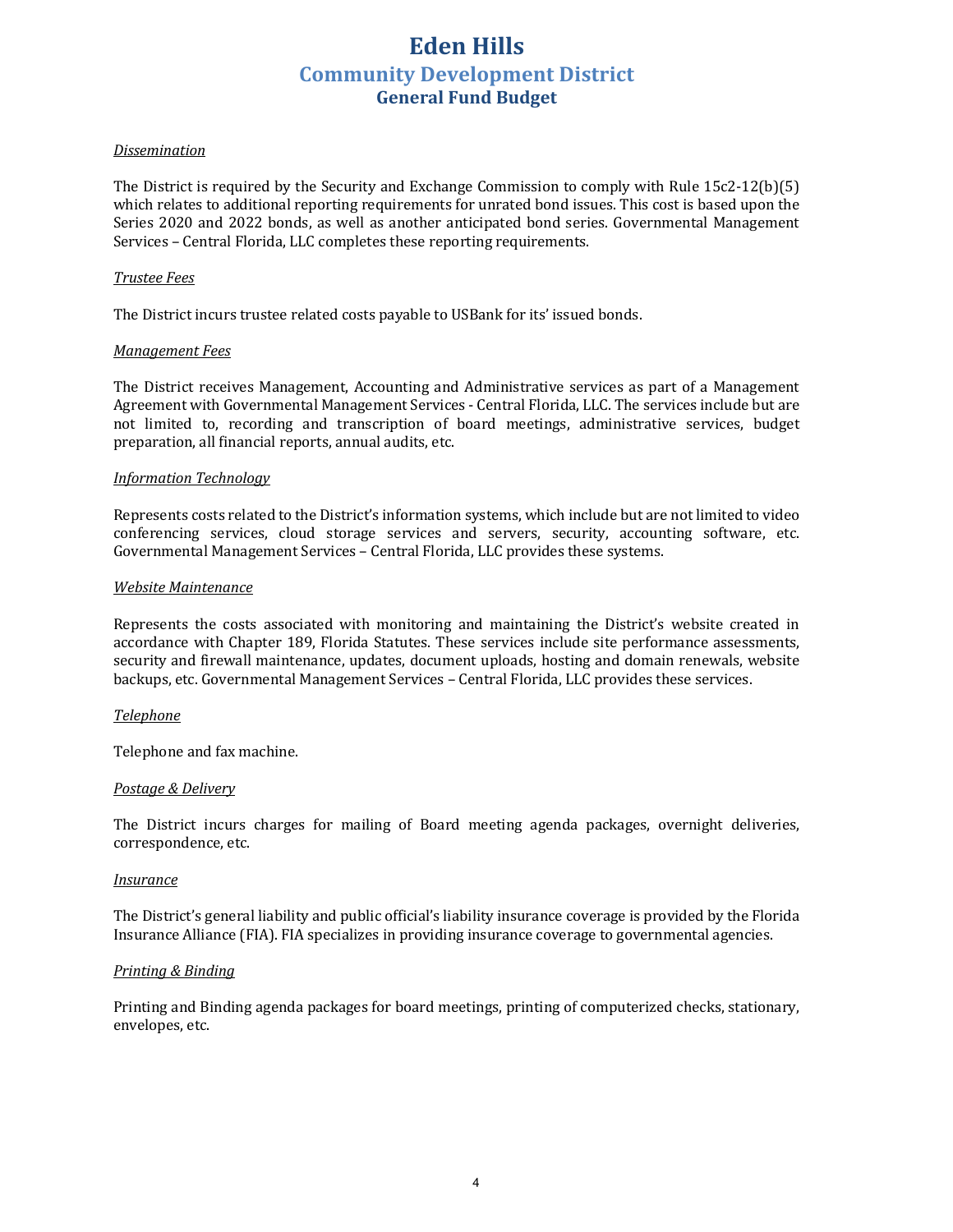#### *Legal Advertising*

The District is required to advertise various notices for monthly Board meetings, public hearings, etc. in a newspaper of general circulation.

#### *Other Current Charges*

Bank charges and any other miscellaneous expenses incurred during the year.

#### *Office Supplies*

Any supplies that may need to be purchased during the fiscal year, e.g., paper, minute books, file folders, labels, paper clips, etc.

#### *Travel Per Diem*

The Board of Supervisors can be reimbursed for travel expenditures related to the conducting of District business.

#### *Dues, Licenses & Subscriptions*

The District is required to pay an annual fee to the Florida Department of Economic Opportunity for \$175. This is the only expense under this category for the District.

#### **Operations & Maintenance:**

#### **Field Expenses**

#### *Property Insurance*

The District's property insurance coverage is provided by Florida Insurance Alliance (FIA). FIA specializes in providing insurance coverage to governmental agencies.

#### *Field Management*

Governmental Management Services - Central Florida, LLC provides onsite field management of contracts for the District such as landscape and lake maintenance. Services include onsite inspections, meetings with contractors, monitoring of utility accounts, attend Board meetings and receive and respond to property owner phone calls and emails.

#### *Landscape Maintenance*

Represents the estimated maintenance of the landscaping within the common areas of the District after the installation of landscape material has been completed. The District has contracted with Floralawn for these services.

#### *Landscape Replacement*

Represents the estimated cost of replacing landscaping within the common areas of the District.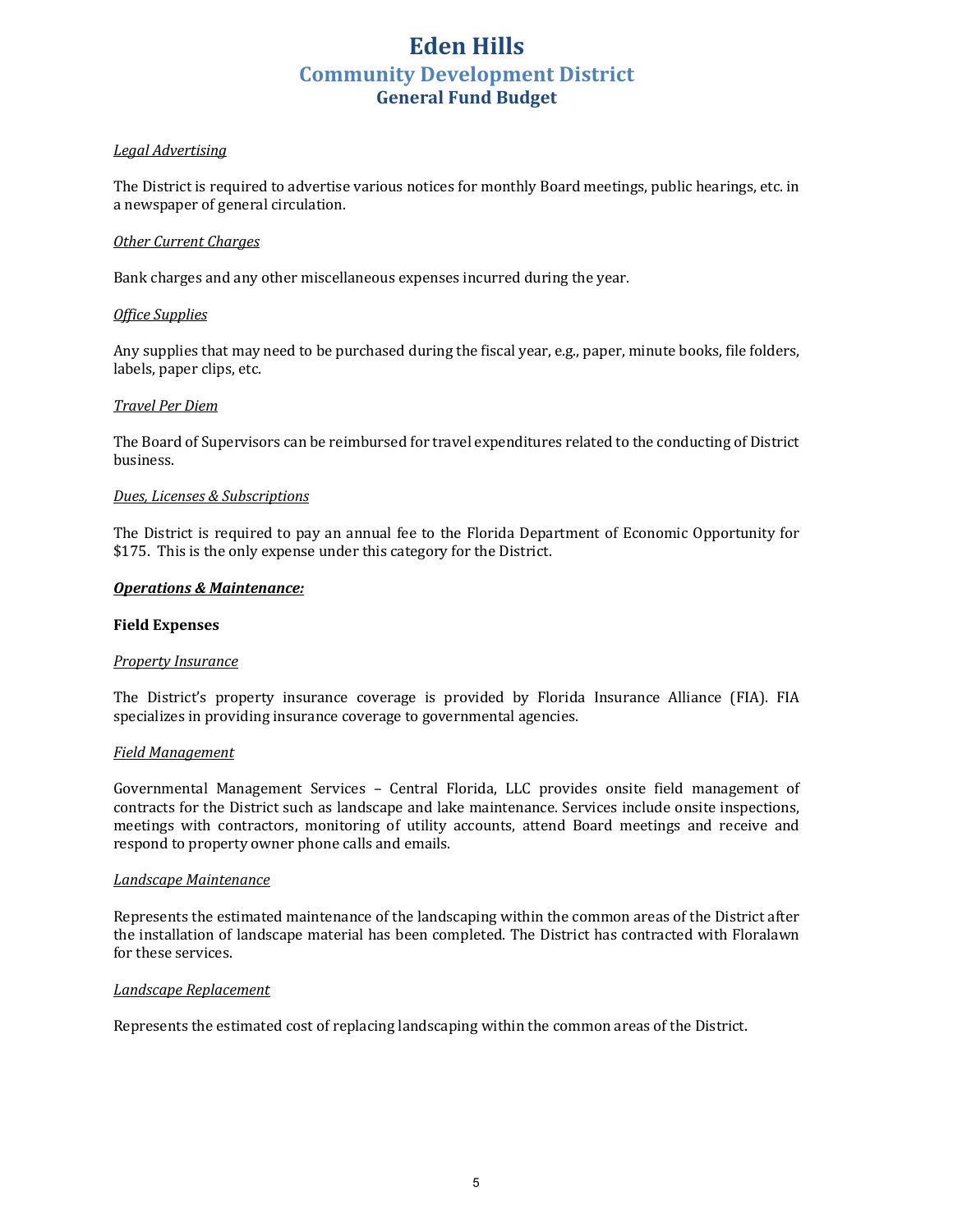#### *Streetlights*

Represents the cost to maintain street lights within the District Boundaries that are expected to be in place throughout the fiscal year.

#### *Electric*

Represents current and estimated electric charges of common areas throughout the District.

#### *Water & Sewer*

Represents current and estimated costs for water and refuse services provided for common areas throughout the District.

#### *Sidewalk & Asphalt Maintenance*

Represents the estimated costs of maintaining the sidewalks and asphalt throughout the District's Boundary.

#### *Irrigation Repairs*

Represents the cost of maintaining and repairing the irrigation system. This includes the sprinklers, and irrigation wells.

#### *General Repairs & Maintenance*

Represents estimated costs for general repairs and maintenance of the District's common areas.

#### *Contingency*

Represents funds allocated to expenses that the District could incur throughout the fiscal year that do not fit into any field category.

#### **Amenity Expenses**

#### *Amenity - Electric*

Represents estimated electric charges for the District's amenity facilities.

#### *Amenity* – Water

Represents estimated water charges for the District's amenity facilities.

#### *Playground Lease*

The District will enter into a leasing agreement for playgrounds installed in the community.

#### *Internet*

Internet service will be added for use at the Amenity Center.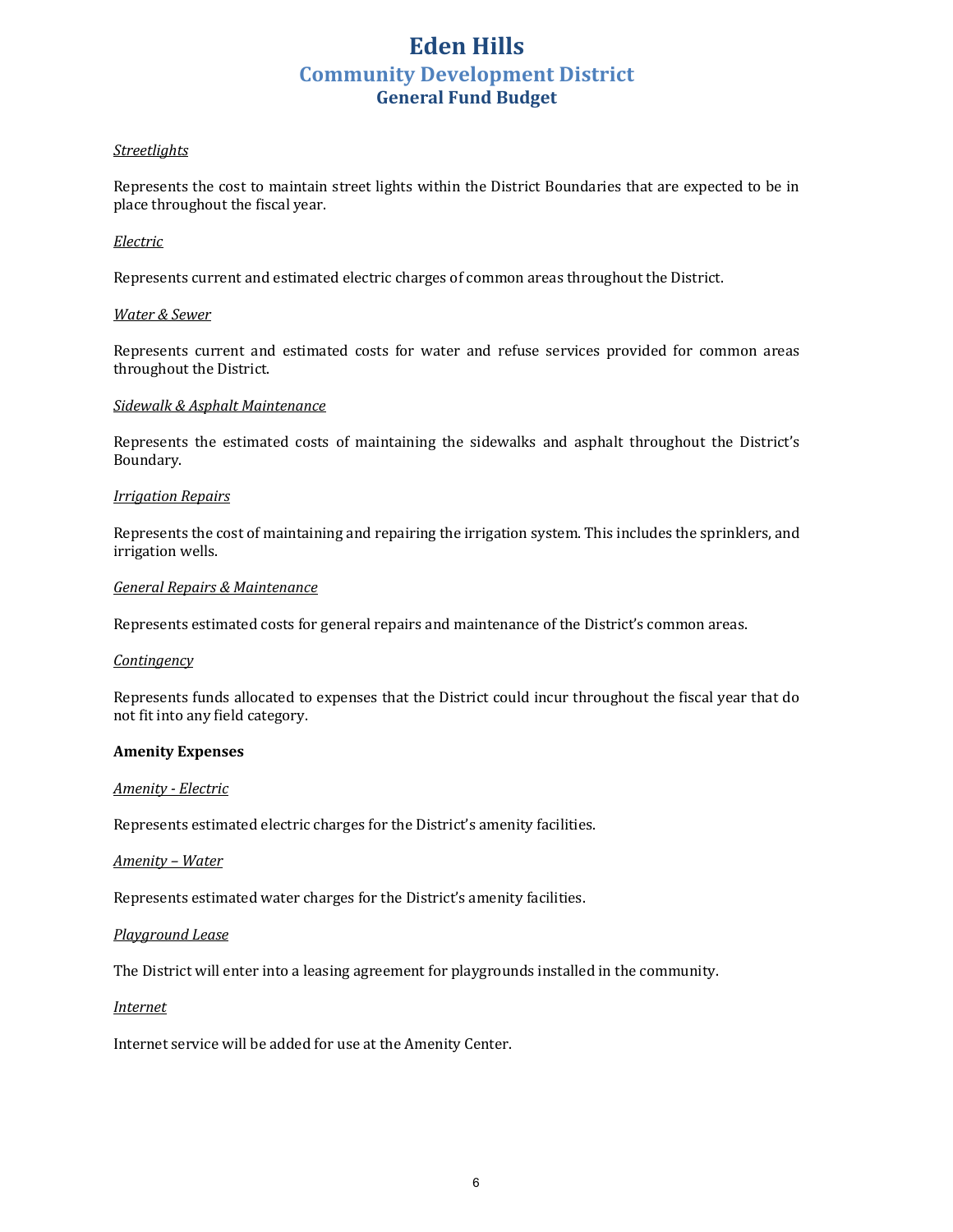#### *Pest Control*

The District will incur costs for pest control treatments to its amenity facilities.

#### *Janitorial Services*

Represents estimated costs to provide janitorial services and supplies for the District's amenity facilities.

#### *Security Services*

Represents the estimated cost of contracting a monthly security service for the District's amenity facilities as well as maintaining security systems in place.

#### *Amenity Access Management*

Represents the cost of managing access to the District's amenity facilities.

#### *Pool Maintenance*

Represents estimated costs of regular cleaning and treatments of the District's pool.

#### *Amenity Repairs & Maintenance*

Represents estimated costs for repairs and maintenance of the District's amenity facilities.

#### *Contingency*

Represents funds allocated to expenses that the District could incur throughout the fiscal year that do not fit into any amenity category.

#### **Other Expenses:**

#### *Capital Reserves - Transfer*

Funds collected and reserved for the replacement of and/or purchase of new capital improvements throughout the District.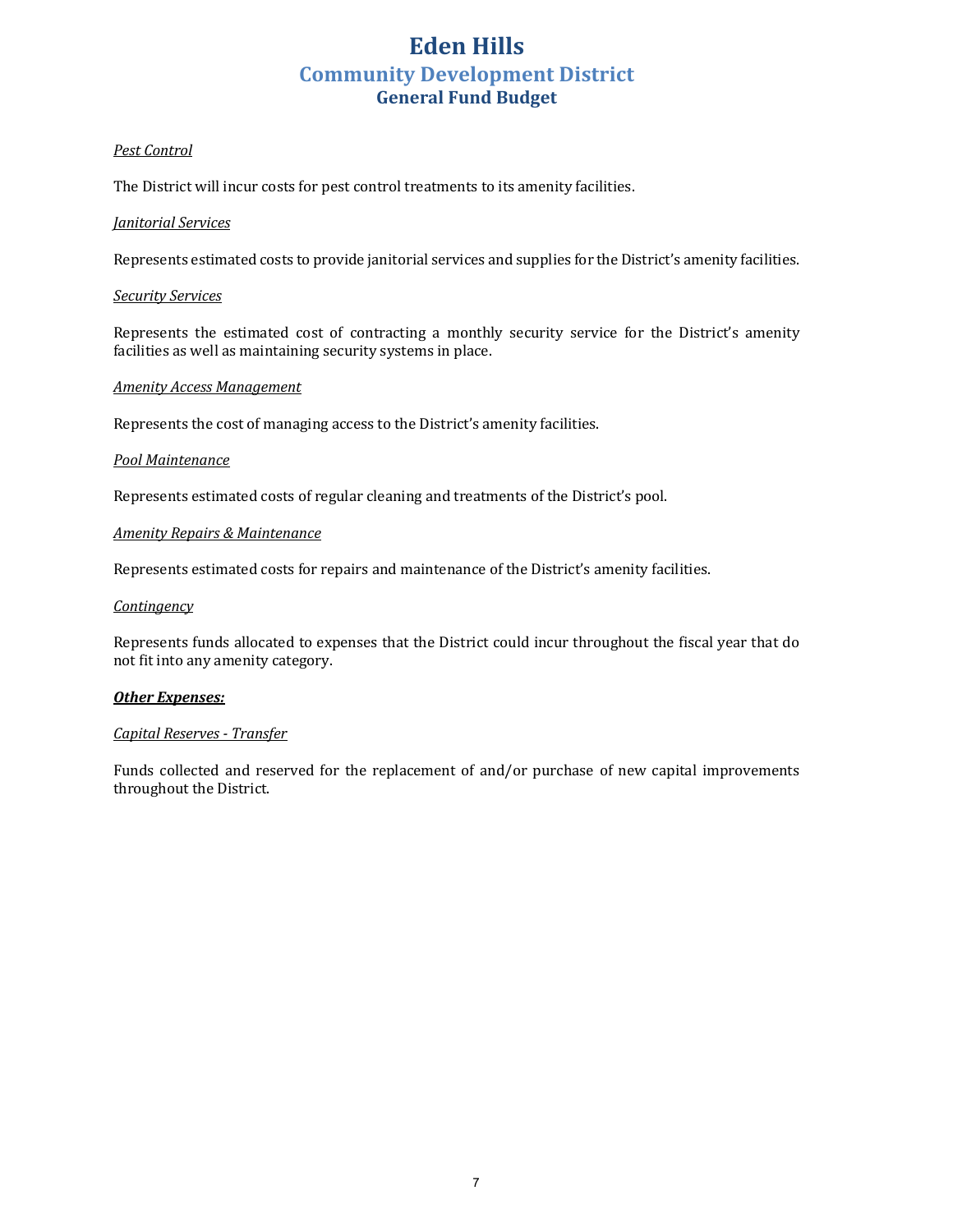### **Eden Hills Community Development District Proposed Budget**

## **Series 2020 Debt Service Fund**

|                                       | Adopted<br>Budget |               | Actual<br>Thru |                          | Projected<br><b>Next</b> |               | Projected<br>Thru |    | Proposed<br><b>Budget</b> |
|---------------------------------------|-------------------|---------------|----------------|--------------------------|--------------------------|---------------|-------------------|----|---------------------------|
| Description                           | FY2022            |               | 2/28/22        |                          | 7 Months                 |               | 9/30/22           |    | FY2023                    |
| <b>Revenues</b>                       |                   |               |                |                          |                          |               |                   |    |                           |
| Assessments - Tax Roll                | \$<br>172,075     | \$            | 135,565        | \$                       | 36,510                   | \$            | 172,075           | \$ | 172,075                   |
| Interest Income                       | \$                | \$            | 3              | \$                       |                          | \$            | 3                 | \$ |                           |
| Carry Forward Surplus                 | \$<br>58,169      | \$            | 58,172         | \$                       |                          | \$            | 58,172            | \$ | 60,725                    |
| <b>Total Revenues</b>                 | \$<br>230,244     | \$            | 193,740        | \$                       | 36,510                   | \$            | 230,250           | \$ | 232,800                   |
| <b>Expenses</b>                       |                   |               |                |                          |                          |               |                   |    |                           |
| Interest - $11/1$                     | \$<br>57,263      | \$            | 57,263         | \$                       |                          | \$            | 57,263            | \$ | 56,506                    |
| Principal - 5/1                       | \$<br>55,000      | \$            |                | \$                       | 55,000                   | \$            | 55,000            | \$ | 55,000                    |
| Interest - 5/1                        | \$<br>57,263      | \$            | $\blacksquare$ | \$                       | 57,263                   | \$            | 57,263            | \$ | 56,506                    |
| <b>Total Expenditures</b>             | \$<br>169,525     | \$            | 57,263         | \$                       | 112,263                  | \$            | 169,525           | \$ | 168,013                   |
|                                       |                   |               |                |                          |                          |               |                   |    |                           |
| <b>Excess Revenues/(Expenditures)</b> | \$<br>60,719      | $\frac{1}{2}$ | 136,477        | \$                       | (75, 753)                | $\frac{1}{2}$ | 60,725            | \$ | 64,787                    |
|                                       |                   |               |                | Interest Expense 11/1/23 |                          |               |                   |    |                           |
|                                       |                   |               |                | Total                    |                          |               |                   | \$ | 55,750                    |
|                                       |                   |               |                |                          |                          |               |                   |    |                           |

| Product       | <b>Assessable Units</b> | <b>Maximum Annual</b><br><b>Debt Service</b> | <b>Net Assessment</b><br><b>Per Unit</b> |       |  | <b>Gross Assessment</b><br>Per Unit |  |  |
|---------------|-------------------------|----------------------------------------------|------------------------------------------|-------|--|-------------------------------------|--|--|
| Single Family | 142                     | 172.075                                      |                                          | 1.212 |  | 1,303                               |  |  |
|               | 142                     | 172.075                                      |                                          |       |  |                                     |  |  |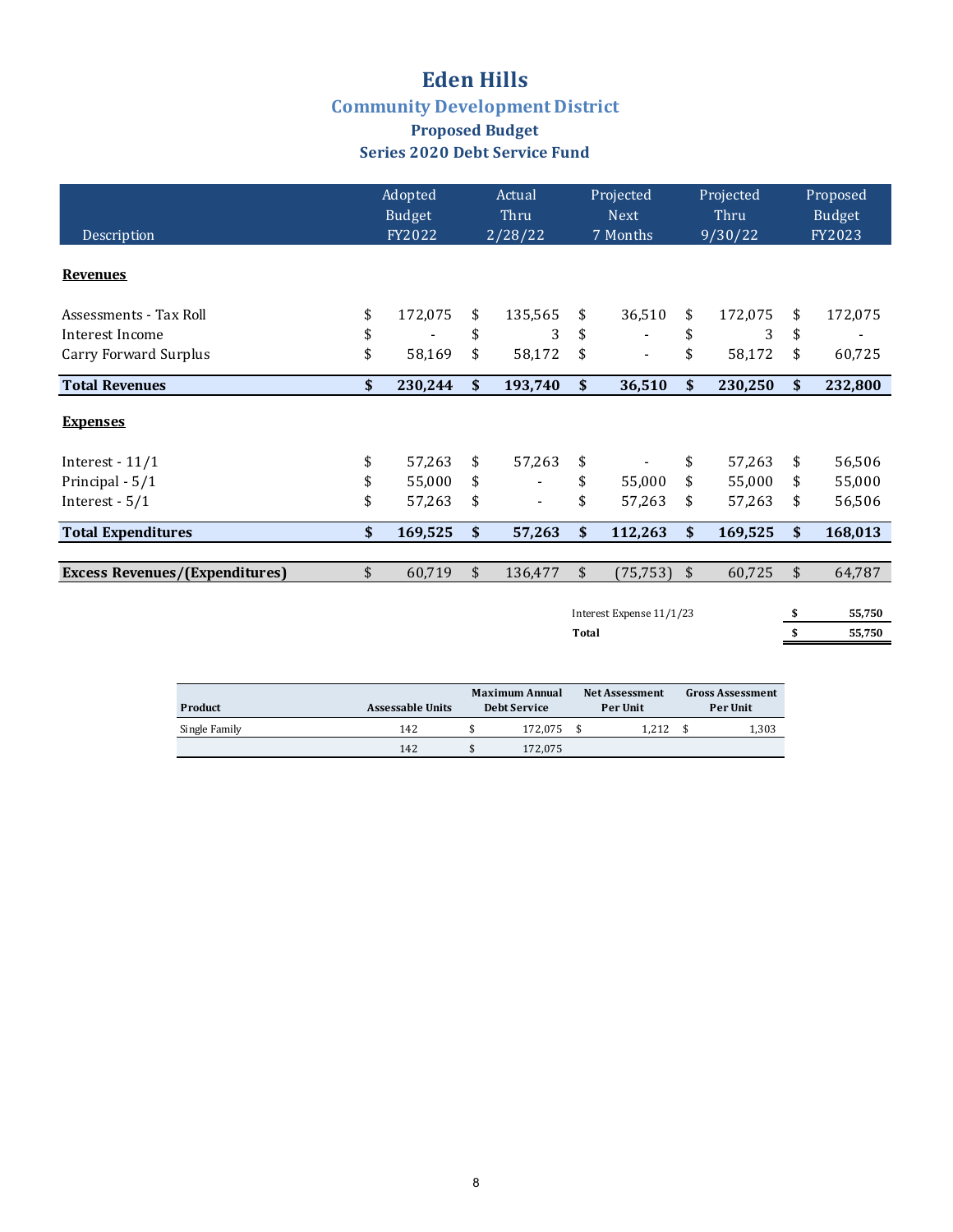**Community Development District** 

**Series 2020 Special Assessment Bonds** 

| <b>DATE</b>          |                   | <b>BALANCE</b>               |          | PRINCIPAL  | <b>INTEREST</b> |                        |          | <b>TOTAL</b> |
|----------------------|-------------------|------------------------------|----------|------------|-----------------|------------------------|----------|--------------|
|                      |                   |                              |          |            |                 |                        |          |              |
| 11/01/22             | \$                | 2,895,000.00                 | \$       |            | \$              | 56,506.25              | \$       | 168,768.75   |
| 05/01/23             | $\boldsymbol{\$}$ | 2,895,000.00                 | \$       | 55,000.00  | \$              | 56,506.25              | \$       |              |
| 11/01/23             | \$                | 2,840,000.00                 | \$       |            | \$              | 55,750.00              | \$       | 167,256.25   |
| 05/01/24             | \$                | 2,840,000.00                 | \$       | 60,000.00  | \$              | 55,750.00              | \$       |              |
| 11/01/24             | \$<br>\$          | 2,780,000.00                 | \$       |            | \$              | 54,925.00              | \$       | 170,675.00   |
| 05/01/25             |                   | 2,780,000.00                 | \$       | 60,000.00  | \$              | 54,925.00              | \$       |              |
| 11/01/25             | \$                | 2,720,000.00                 | \$       |            | \$              | 54,100.00              | \$       | 169,025.00   |
| 05/01/26             | \$                | 2,720,000.00                 | \$       | 60,000.00  | \$              | 54,100.00              | \$       |              |
| 11/01/26             | \$                | 2,660,000.00                 | \$       |            | \$              | 53,125.00              | \$       | 167,225.00   |
| 05/01/27             | \$                | 2,660,000.00                 | \$       | 65,000.00  | \$              | 53,125.00              | \$       |              |
| 11/01/27             | \$                | 2,595,000.00                 | \$       |            | \$              | 52,068.75              | \$       | 170,193.75   |
| 05/01/28             | \$                | 2,595,000.00                 | \$       | 65,000.00  | \$              | 52,068.75              | \$       |              |
| 11/01/28             | \$                | 2,530,000.00                 | \$       |            | \$              | 51,012.50              | \$       | 168,081.25   |
| 05/01/29             | \$                | 2,530,000.00                 | \$       | 70,000.00  | \$              | 51,012.50              | \$       |              |
| 11/01/29             | \$                | 2,460,000.00                 | \$       |            | \$              | 49,875.00              | \$       | 170,887.50   |
| 05/01/30             | \$                | 2,460,000.00                 | \$       | 70,000.00  | \$              | 49,875.00              | \$       |              |
| 11/01/30             | \$                | 2,390,000.00                 | \$       |            | \$              | 48,737.50              | \$       | 168,612.50   |
| 05/01/31             | \$                | 2,390,000.00                 | \$       | 75,000.00  | \$              | 48,737.50              | \$       |              |
| 11/01/31             | \$                | 2,315,000.00                 | \$       |            | \$              | 47,237.50              | \$       | 170,975.00   |
| 05/01/32             | \$                | 2,315,000.00                 | \$       | 75,000.00  | \$              | 47,237.50              | \$       |              |
| 11/01/32             | \$                | 2,240,000.00                 | \$       |            | \$              | 45,737.50              | \$       | 167,975.00   |
| 05/01/33             | \$                | 2,240,000.00                 | \$       | 80,000.00  | \$              | 45,737.50              | \$       |              |
| 11/01/33             | \$                | 2,160,000.00                 | \$       |            | \$              | 44,137.50              | \$       | 169,875.00   |
| 05/01/34             | \$                | 2,160,000.00                 | \$       | 85,000.00  | \$              | 44,137.50              | \$       |              |
| 11/01/34             | \$                | 2,075,000.00                 | \$       |            | \$              | 42,437.50              | \$       | 171,575.00   |
| 05/01/35             | \$                | 2,075,000.00                 | \$       | 85,000.00  | \$              | 42,437.50              | \$       |              |
| 11/01/35             | \$                | 1,990,000.00                 | \$       |            | \$              | 40,737.50              | \$       | 168,175.00   |
| 05/01/36             | \$                | 1,990,000.00                 | \$       | 90,000.00  | \$              | 40,737.50              | \$       |              |
| 11/01/36             | \$                | 1,900,000.00                 | \$       |            | \$              | 38,937.50              | \$       | 169,675.00   |
| 05/01/37             | \$                | 1,900,000.00                 | \$       | 95,000.00  | \$              | 38,937.50              | \$       |              |
| 11/01/37             | \$                | 1,805,000.00                 | \$       |            | \$              | 37,037.50              | \$       | 170,975.00   |
| 05/01/38             | \$                | 1,805,000.00                 | \$       | 100,000.00 | \$              | 37,037.50              | \$       |              |
| 11/01/38             | \$                | 1,705,000.00                 | \$       |            | \$              | 35,037.50              | \$       | 172,075.00   |
| 05/01/39             | \$<br>\$          | 1,705,000.00                 | \$       | 100,000.00 | \$              | 35,037.50              | \$       |              |
| 11/01/39             |                   | 1,605,000.00                 |          |            |                 | 33,037.50              | \$       | 168,075.00   |
| 05/01/40             | \$                | 1,605,000.00                 | \$       | 105,000.00 | \$              | 33,037.50              | \$       |              |
| 11/01/40             | \$                | 1,500,000.00                 | \$       |            | \$              | 30,937.50              | \$       | 168,975.00   |
| 05/01/41             | \$                | 1,500,000.00                 | \$       | 110,000.00 | \$              | 30,937.50              | \$       |              |
| 11/01/41<br>05/01/42 | \$<br>\$          | 1,390,000.00<br>1,390,000.00 | \$       | 115,000.00 | \$              | 28,668.75<br>28,668.75 | \$       | 169,606.25   |
| 11/01/42             | \$                | 1,275,000.00                 | \$       |            | \$<br>\$        | 26,296.88              | \$       | 169,965.63   |
| 05/01/43             | \$                | 1,275,000.00                 | \$<br>\$ | 120,000.00 | \$              | 26,296.88              | \$<br>\$ |              |
| 11/01/43             | \$                | 1,155,000.00                 | \$       |            | \$              | 23,821.88              | \$       | 170,118.75   |
| 05/01/44             | \$                | 1,155,000.00                 | \$       | 125,000.00 | \$              | 23,821.88              | \$       |              |
| 11/01/44             | \$                | 1,030,000.00                 | \$       |            | \$              | 21,243.75              | \$       | 170,065.63   |
|                      |                   |                              |          |            |                 |                        |          |              |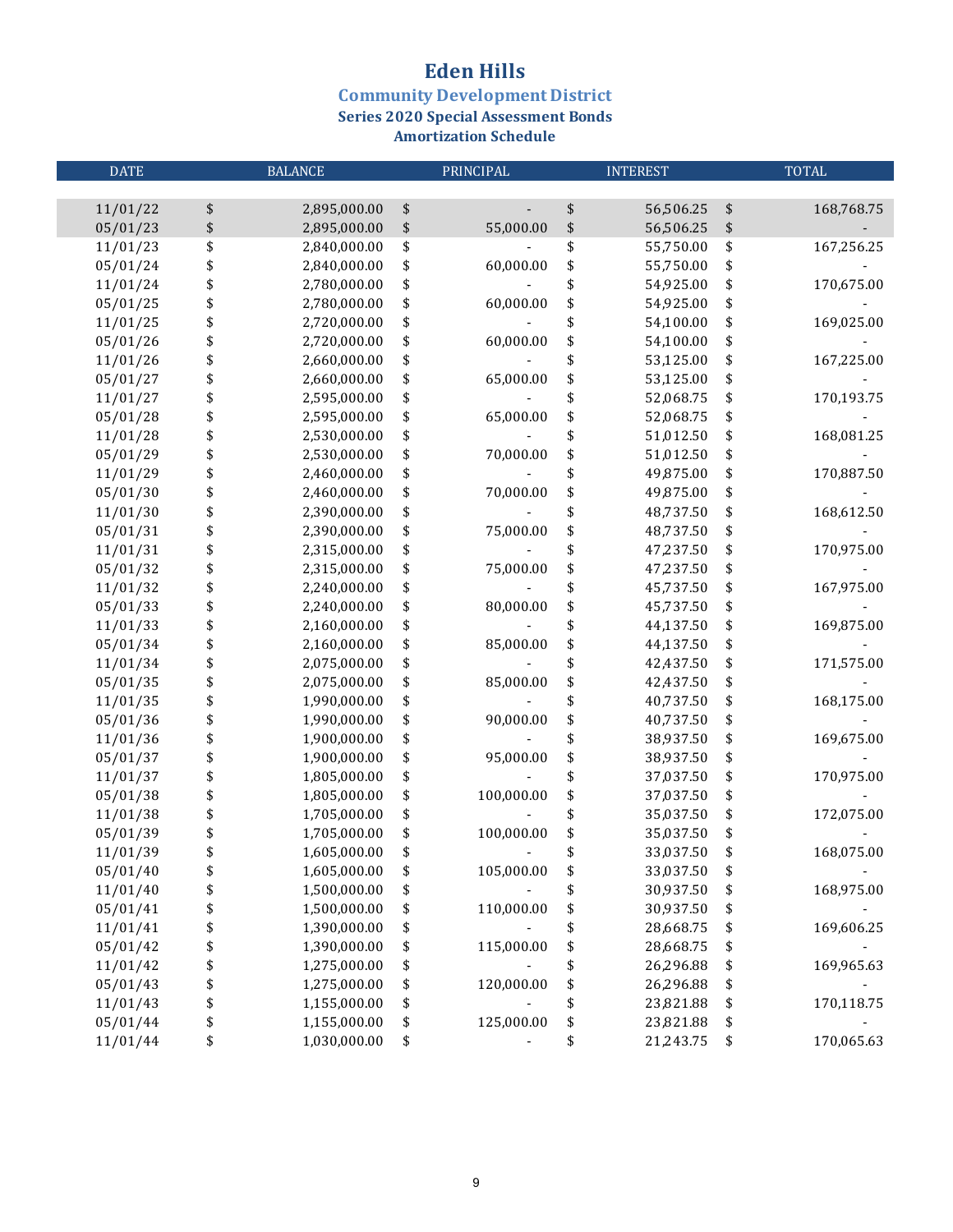**Community Development District** 

**Series 2020 Special Assessment Bonds** 

| <b>DATE</b> | <b>BALANCE</b>     | PRINCIPAL        | <b>INTEREST</b>    | <b>TOTAL</b>       |
|-------------|--------------------|------------------|--------------------|--------------------|
|             |                    |                  |                    |                    |
| 05/01/45    | \$<br>1,030,000.00 | \$<br>130,000.00 | \$<br>21,243.75    | \$                 |
| 11/01/45    | \$<br>900,000.00   | \$               | 18,562.50          | \$<br>169,806.25   |
| 05/01/46    | \$<br>900,000.00   | \$<br>135,000.00 | \$<br>18,562.50    | \$                 |
| 11/01/46    | 765,000.00         | \$               | 15,778.13          | \$<br>169,340.63   |
| 05/01/47    | \$<br>765,000.00   | \$<br>140,000.00 | \$<br>15,778.13    | \$                 |
| 11/01/47    | \$<br>625,000.00   | \$               | 12,890.63          | \$<br>168,668.75   |
| 05/01/48    | \$<br>625,000.00   | \$<br>145,000.00 | \$<br>12,890.63    | \$                 |
| 11/01/48    | \$<br>480,000.00   | \$               | 9,900.00           | \$<br>167,790.63   |
| 05/01/49    | \$<br>480,000.00   | \$<br>155,000.00 | \$<br>9,900.00     | \$                 |
| 11/01/49    | \$<br>325,000.00   | \$               | 6,703.13           | \$<br>171,603.13   |
| 05/01/50    | \$<br>325,000.00   | \$<br>160,000.00 | \$<br>6,703.13     | \$                 |
| 11/01/50    | \$<br>165,000.00   | \$               | 3,403.13           | \$<br>170,106.25   |
| 05/01/51    | \$<br>165,000.00   | \$<br>165,000.00 | \$<br>3,403.13     | \$<br>168,403.13   |
|             |                    | 2,895,000.00     | \$<br>2,077,287.50 | \$<br>5,084,550.00 |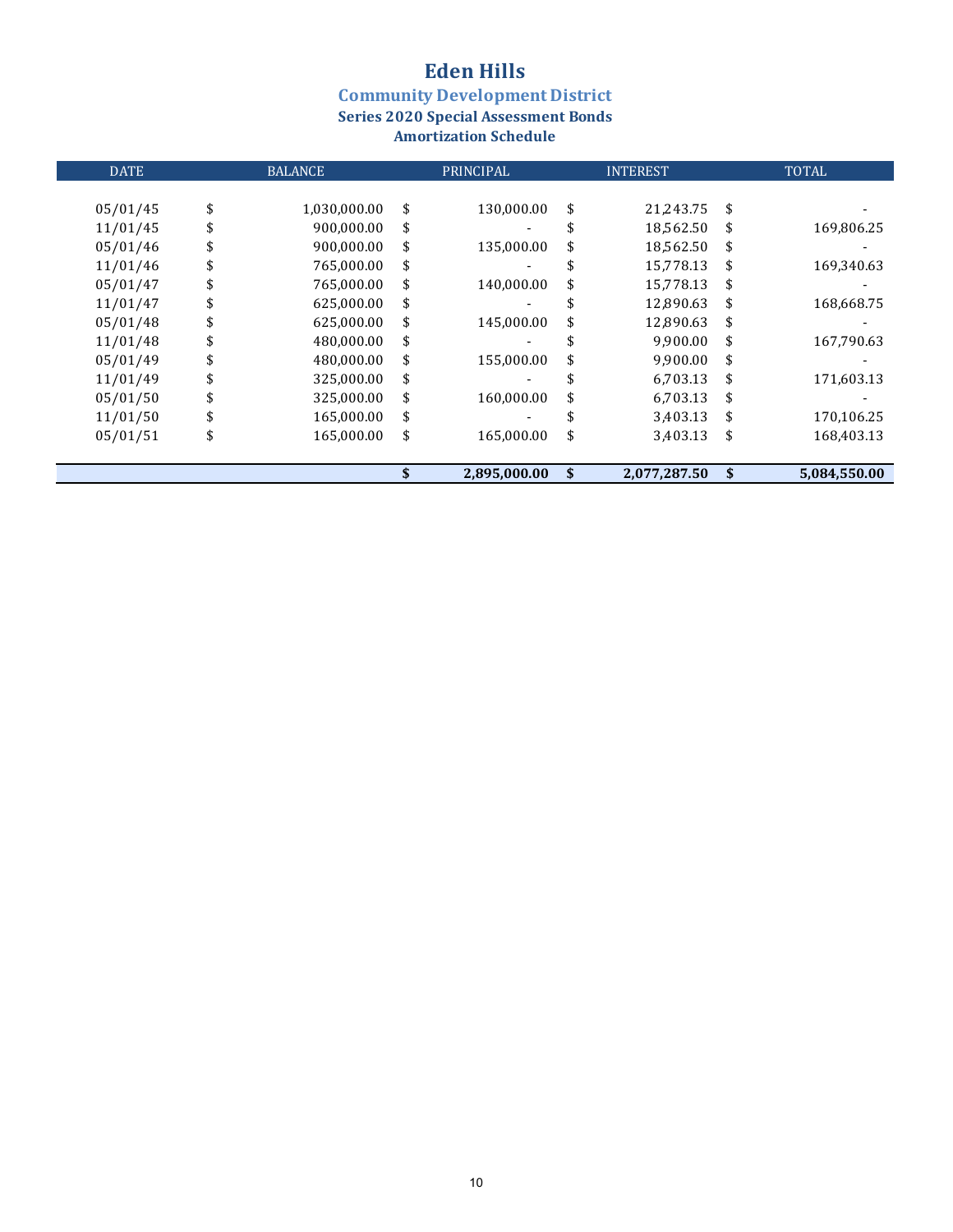## **Eden Hills Community Development District**

### **Proposed Budget Series 2022 Debt Service Fund**

| Description                                 | Adopted<br>Budget<br>FY2022    | Actual<br>Thru<br>2/28/22      |              | Projected<br><b>Next</b><br>7 Months |                                 | Projected<br>Thru<br>9/30/22 | Proposed<br><b>Budget</b><br>FY2023 |
|---------------------------------------------|--------------------------------|--------------------------------|--------------|--------------------------------------|---------------------------------|------------------------------|-------------------------------------|
| <b>Revenues</b>                             |                                |                                |              |                                      |                                 |                              |                                     |
| Assessments                                 | \$                             | \$                             | \$           |                                      | \$                              |                              | \$<br>604,294                       |
| <b>Carry Forward Surplus</b>                | \$                             | \$                             | \$           |                                      | \$                              |                              | \$<br>263,518                       |
| <b>Total Revenues</b>                       | \$<br>$\blacksquare$           | \$                             | \$           | ÷                                    | $\boldsymbol{\hat{\mathsf{s}}}$ | $\blacksquare$               | \$<br>867,812                       |
| <b>Expenses</b>                             |                                |                                |              |                                      |                                 |                              |                                     |
| Interest - $11/1$                           | \$                             | \$                             | \$           |                                      | \$                              |                              | \$<br>263,518                       |
| Principal - 5/1                             | \$                             | \$                             | \$           |                                      | \$                              |                              | \$<br>195,000                       |
| Interest - $5/1$                            | \$                             | \$                             | \$           |                                      | \$                              |                              | \$<br>206,231                       |
| <b>Total Expenditures</b>                   | \$<br>ä,                       | \$                             | \$           | ٠                                    | \$                              | $\blacksquare$               | \$<br>664,749                       |
| <b>Other Financing Sources</b>              |                                |                                |              |                                      |                                 |                              |                                     |
| <b>Bond Proceeds</b>                        | \$                             | \$                             | \$           | 867,811                              | \$                              | 867,811                      | \$                                  |
| <b>Total Other Financing Sources (Uses)</b> | \$<br>$\overline{\phantom{a}}$ | \$<br>$\overline{\phantom{a}}$ | \$           | 867,811                              | \$                              | 867,811                      | \$                                  |
| <b>Excess Revenues/(Expenditures)</b>       | \$<br>$\overline{a}$           | \$                             | \$           | 867,811                              | $\sqrt{2}$                      | 867,811                      | \$<br>203,063                       |
|                                             |                                | Interest Expense 11/1/23       |              |                                      |                                 | \$<br>203,063                |                                     |
|                                             |                                |                                | <b>Total</b> | \$<br>203,063                        |                                 |                              |                                     |

|                            |                         | <b>Maximum Annual</b> |         |                 | <b>Net Assessment</b> | <b>Gross Assessment</b> |       |  |
|----------------------------|-------------------------|-----------------------|---------|-----------------|-----------------------|-------------------------|-------|--|
| Product                    | <b>Assessable Units</b> | <b>Debt Service</b>   |         | <b>Per Unit</b> |                       | Per Unit                |       |  |
| Single Family - Phase 2A-1 | 233                     | \$                    | 315.712 | - \$            | 1,355                 | - \$                    | 1,457 |  |
| Single Family - Phase 2A-2 | 167                     | \$                    | 201.506 | - \$            | 1.207                 | - \$                    | 1,297 |  |
| Single Family - Phase 2B   | 70                      | \$                    | 87.076  | - \$            | 1.244                 |                         | 1.338 |  |
|                            | 470                     |                       | 604.294 |                 |                       |                         |       |  |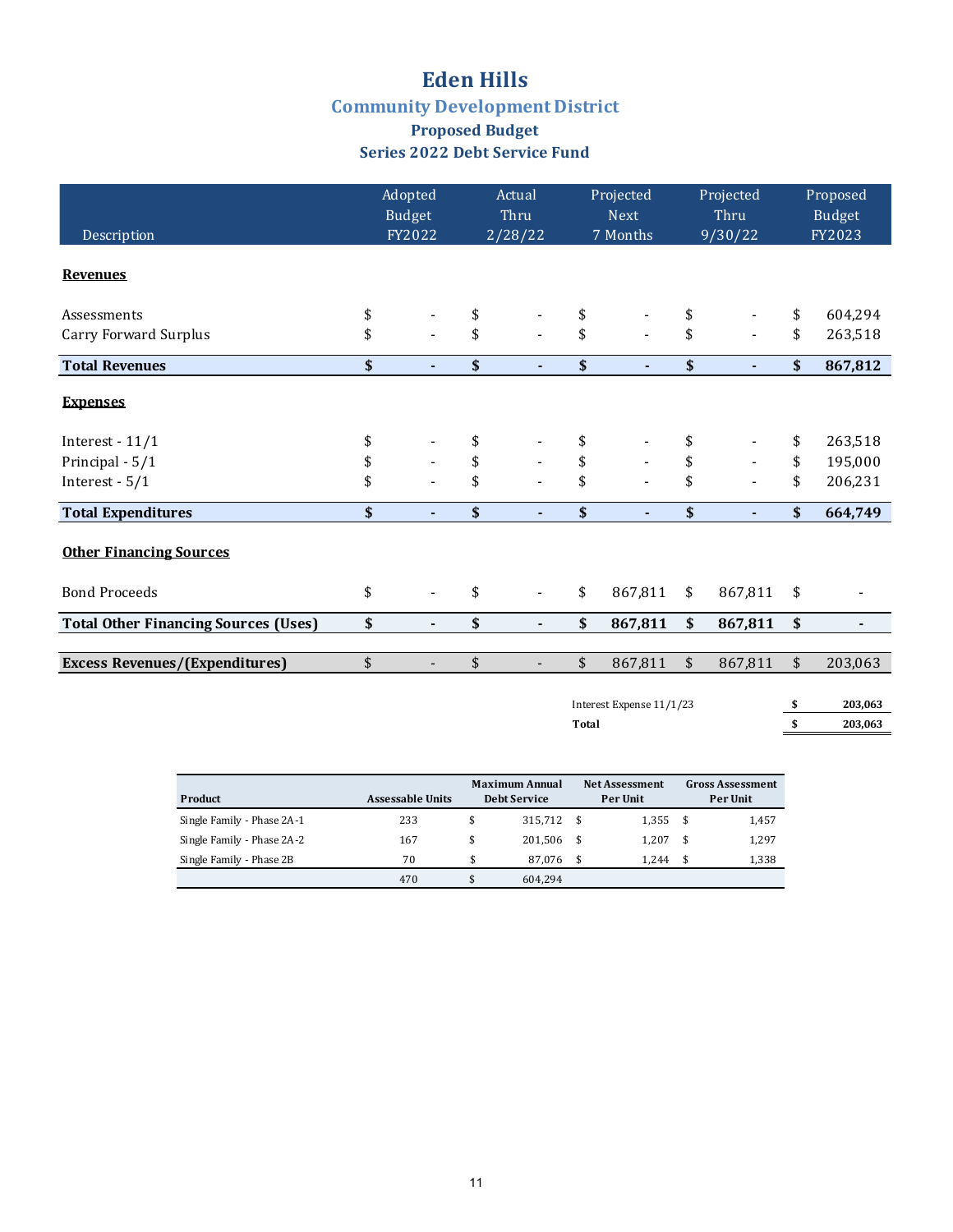**Community Development District** 

**Series 2022 Special Assessment Bonds** 

| <b>DATE</b>          |          | <b>BALANCE</b>               |          | PRINCIPAL  | <b>INTEREST</b> |                          |          | <b>TOTAL</b> |
|----------------------|----------|------------------------------|----------|------------|-----------------|--------------------------|----------|--------------|
|                      |          |                              |          |            |                 |                          |          |              |
| 11/01/22             | \$       | 10,465,000.00                | \$       |            | \$              | 263,517.71               | \$       | 263,517.71   |
| 05/01/23             | \$       | 10,465,000.00                | \$       | 195,000.00 | \$              | 206,231.25               | \$       |              |
| 11/01/23             | \$       | 10,270,000.00                | \$       |            | \$              | 203,062.50               | \$       | 604,293.75   |
| 05/01/24             | \$       | 10,270,000.00                | \$       | 200,000.00 | \$              | 203,062.50               | \$       |              |
| 11/01/24             | \$       | 10,070,000.00                | \$       |            | \$              | 199,812.50               | \$       | 602,875.00   |
| 05/01/25             | \$       | 10,070,000.00                | \$       | 205,000.00 | \$              | 199,812.50               | \$       |              |
| 11/01/25             | \$       | 9,435,000.00                 | \$       |            | \$              | 196,481.25               | \$       | 601,293.75   |
| 05/01/26             | \$       | 9,435,000.00                 | \$       | 210,000.00 | \$              | 196,481.25               | \$       |              |
| 11/01/26             | \$       | 9,435,000.00                 | \$       |            | \$              | 193,068.75               | \$       | 599,550.00   |
| 05/01/27             | \$       | 9,435,000.00                 | \$       | 220,000.00 | \$              | 193,068.75               | \$       |              |
| 11/01/27             | \$       | 9,435,000.00                 | \$       |            | \$              | 189,493.75               | \$       | 602,562.50   |
| 05/01/28             | \$       | 9,435,000.00                 | \$       | 225,000.00 | \$              | 189,493.75               | \$       |              |
| 11/01/28             | \$       | 9,210,000.00                 | \$       |            | \$              | 185,415.63               | \$       | 599,909.38   |
| 05/01/29             | \$       | 9,210,000.00                 | \$       | 235,000.00 | \$              | 185,415.63               | \$       |              |
| 11/01/29             | \$       | 8,975,000.00                 | \$       |            | \$              | 181,156.25               | \$       | 601,571.88   |
| 05/01/30             | \$       | 8,975,000.00                 | \$       | 245,000.00 | \$              | 181,156.25               | \$       |              |
| 11/01/30             | \$       | 8,215,000.00                 | \$       |            | \$              | 176,715.63               | \$       | 602,871.88   |
| 05/01/31             | \$       | 8,215,000.00                 | \$       | 255,000.00 | \$              | 176,715.63               | \$       |              |
| 11/01/31             | \$       | 8,215,000.00                 | \$       |            | \$              | 172,093.75               | \$       | 603,809.38   |
| 05/01/32             | \$       | 8,215,000.00                 | \$       | 260,000.00 | \$              | 172,093.75               | \$       |              |
| 11/01/32             | \$       | 8,215,000.00                 | \$       |            | \$              | 167,381.25               | \$       | 599,475.00   |
| 05/01/33             | \$       | 8,215,000.00                 | \$       | 275,000.00 | \$              | 167,381.25               | \$       |              |
| 11/01/33             | \$       | 7,940,000.00                 | \$       |            | \$              | 161,881.25               | \$       | 604,262.50   |
| 05/01/34<br>11/01/34 | \$<br>\$ | 7,940,000.00                 | \$       | 285,000.00 | \$<br>\$        | 161,881.25               | \$       | 603,062.50   |
| 05/01/35             | \$       | 7,655,000.00<br>7,655,000.00 | \$<br>\$ | 295,000.00 | \$              | 156,181.25<br>156,181.25 | \$<br>\$ |              |
| 11/01/35             | \$       | 7,360,000.00                 | \$       |            | \$              | 150,281.25               | \$       | 601,462.50   |
| 05/01/36             | \$       | 7,360,000.00                 | \$       | 305,000.00 | \$              | 150,281.25               | \$       |              |
| 11/01/36             | \$       | 7,055,000.00                 | \$       |            | \$              | 144,181.25               | \$       | 599,462.50   |
| 05/01/37             | \$       | 7,055,000.00                 | \$       | 320,000.00 | \$              | 144,181.25               | \$       |              |
| 11/01/37             | \$       | 6,735,000.00                 | \$       |            | \$              | 137,781.25               | \$       | 601,962.50   |
| 05/01/38             | \$       | 6,735,000.00                 | \$       | 335,000.00 | \$              | 137,781.25               | \$       |              |
| 11/01/38             | \$       | 6,400,000.00                 | \$       |            | \$              | 131,081.25               | \$       | 603,862.50   |
| 05/01/39             | \$       | 6,400,000.00                 | \$       | 345,000.00 | \$              | 131,081.25               | \$       |              |
| 11/01/39             | \$       | 6,055,000.00                 | \$       |            | \$              | 124,181.25               | \$       | 600,262.50   |
| 05/01/40             | \$       | 6,055,000.00                 | \$       | 360,000.00 | \$              | 124,181.25               | \$       |              |
| 11/01/40             | \$       | 4,930,000.00                 | \$       |            | \$              | 116,981.25               | \$       | 601,162.50   |
| 05/01/41             | \$       | 4,930,000.00                 | \$       | 375,000.00 | \$              | 116,981.25               | \$       |              |
| 11/01/41             | \$       | 4,930,000.00                 | \$       |            | \$              | 109,481.25               | \$       | 601,462.50   |
| 05/01/42             | \$       | 4,930,000.00                 | \$       | 390,000.00 | \$              | 109,481.25               | \$       |              |
| 11/01/42             | \$       | 4,930,000.00                 | \$       |            | \$              | 101,681.25               | \$       | 601,162.50   |
| 05/01/43             | \$       | 4,930,000.00                 | \$       | 405,000.00 | \$              | 101,681.25               | \$       |              |
| 11/01/43             | \$       | 4,525,000.00                 | \$       |            | \$              | 93,328.13                | \$       | 600,009.38   |
| 05/01/44             | \$       | 4,525,000.00                 | \$       | 425,000.00 | \$              | 93,328.13                | \$       |              |
| 11/01/44             | \$       | 4,100,000.00                 | \$       |            | \$              | 84,562.50                | \$       | 602,890.63   |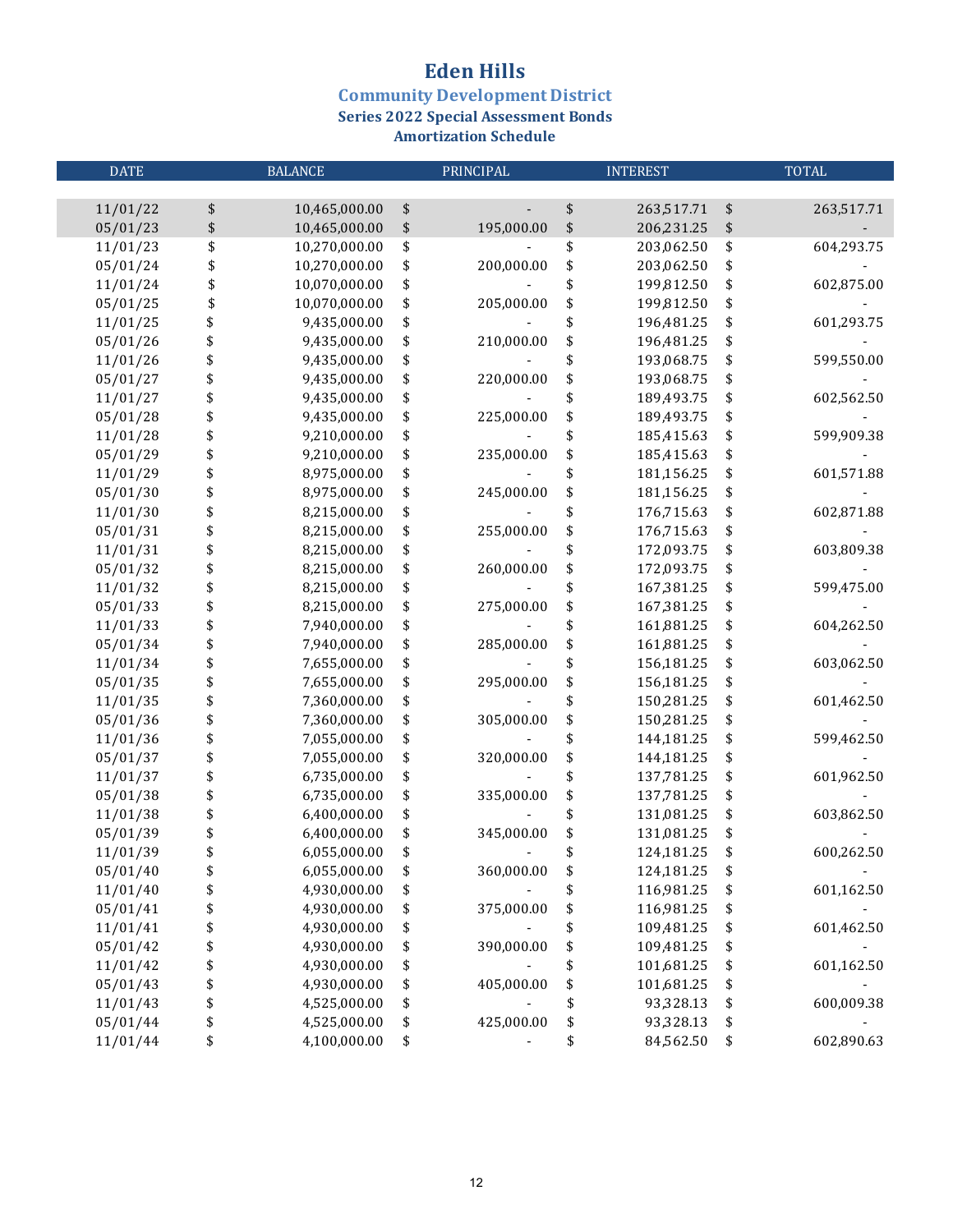**Community Development District** 

**Series 2022 Special Assessment Bonds** 

| <b>DATE</b> | <b>BALANCE</b>     | PRINCIPAL           | <b>INTEREST</b>    | <b>TOTAL</b>        |
|-------------|--------------------|---------------------|--------------------|---------------------|
|             |                    |                     |                    |                     |
| 05/01/45    | \$<br>4,100,000.00 | \$<br>440,000.00    | \$<br>84,562.50    | \$                  |
| 11/01/45    | \$<br>3,660,000.00 | \$                  | 75,487.50          | \$<br>600,050.00    |
| 05/01/46    | \$<br>3,660,000.00 | \$<br>460,000.00    | \$<br>75,487.50    | \$                  |
| 11/01/46    | \$<br>3,200,000.00 | \$                  | \$<br>66,000.00    | \$<br>601,487.50    |
| 05/01/47    | \$<br>3,200,000.00 | \$<br>480,000.00    | \$<br>66,000.00    | \$                  |
| 11/01/47    | \$<br>2,720,000.00 | \$                  | \$<br>56,100.00    | \$<br>602,100.00    |
| 05/01/48    | \$<br>2,720,000.00 | \$<br>500,000.00    | \$<br>56,100.00    | \$                  |
| 11/01/48    | \$<br>2,220,000.00 | \$                  | 45,787.50          | \$<br>601,887.50    |
| 05/01/49    | \$<br>2,220,000.00 | \$<br>520,000.00    | \$<br>45,787.50    | \$                  |
| 11/01/49    | \$<br>1,700,000.00 | \$                  | 35,062.50          | \$<br>600,850.00    |
| 05/01/50    | \$<br>1,700,000.00 | \$<br>545,000.00    | \$<br>35,062.50    | \$                  |
| 11/01/50    | \$<br>1,155,000.00 | \$                  | 23,821.88          | \$<br>603,884.38    |
| 05/01/51    | \$<br>1,155,000.00 | \$<br>565,000.00    | \$<br>23,821.88    | \$                  |
| 11/01/51    | \$<br>590,000.00   | \$                  | 12,168.75          | \$<br>600,990.63    |
| 05/01/52    | \$<br>590,000.00   | \$<br>590,000.00    | \$<br>12,168.75    | \$<br>602,168.75    |
|             |                    |                     |                    |                     |
|             |                    | \$<br>10,465,000.00 | \$<br>7,851,173.96 | \$<br>18,316,173.96 |